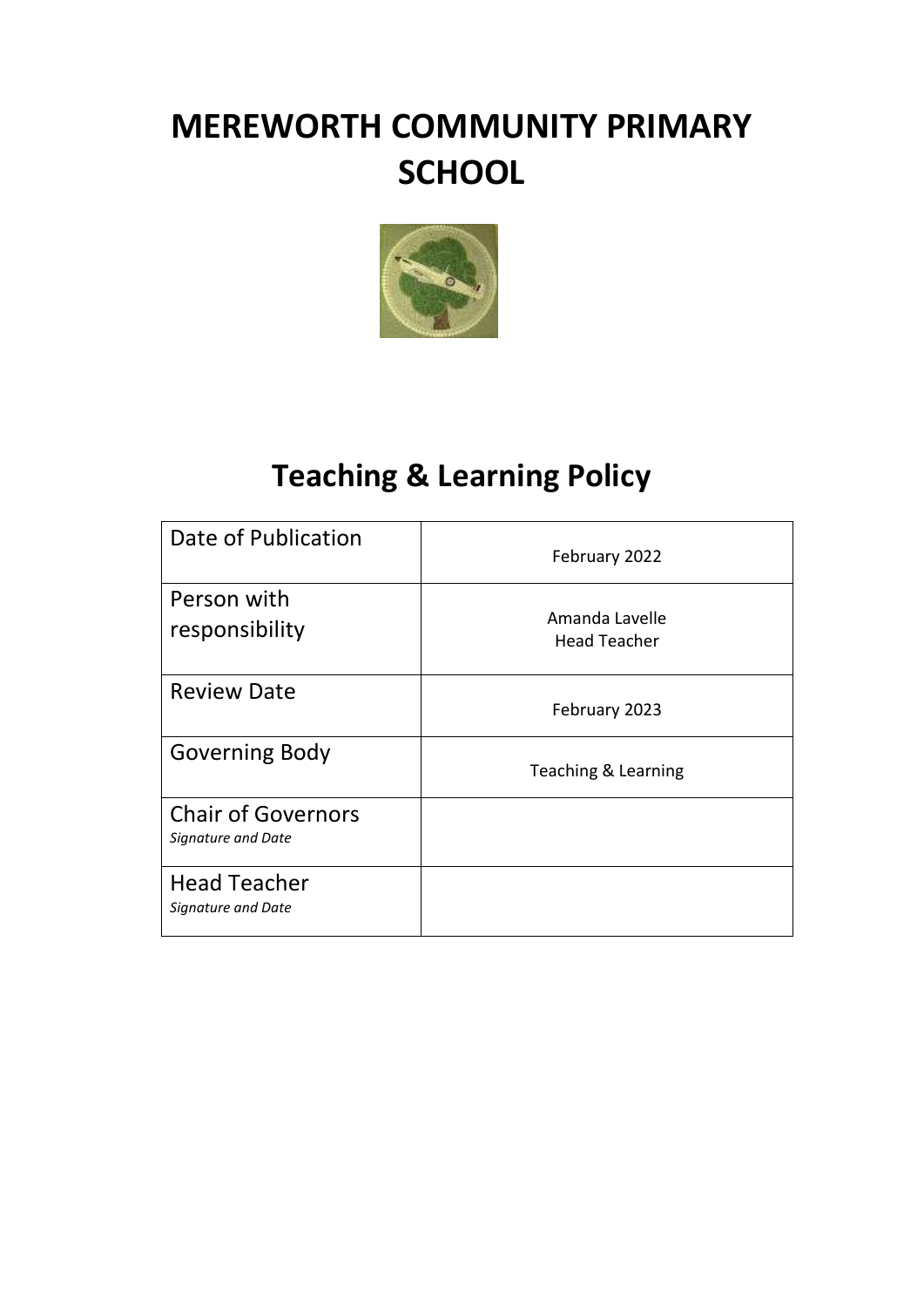

## **Mereworth Community Primary School Teaching & Learning Policy**

The minimum expectation for the quality of provision in each class is good. Management action including coaching and individual support will be offered to staff working below this level of provision.

## **Rationale**

At our school we want to promote lifelong learning. We expect that the children will learn respect for others, resilience in dealing with challenges and will take responsibility for their own actions. We celebrate the successes of all the children and will always endeavour to seek new ways to improve the quality of learning opportunities for our children. Our policy provides guidance and support to all staff, so that they can provide the best learning opportunities for all children who attend our school.

## **To develop and support this we believe that effective learners:**

- Have appropriate self confidence and positive self image
- Feel that their basic physical needs are met
- Feel emotionally secure, safe, relaxed and mentally healthy
- Take responsibility for their own learning
- Are engaged and reflective
- Are self motivated and self evaluating
- Are independent, show initiative and are willing to take risks
- Understand what to do to move their learning forward
- Ask good questions, show an enquiring attitude
- Listen and communicate well
- Can access information, resources and the environment appropriately
- Can express their feelings and needs appropriately
- Interact with others positively
- Interpret and transfer skills in new contexts
- Remember and apply their learning
- Persevere and are resilient

We teach about the development of the brain and employ a 'Growth Mindset' approach to developing a positive learning culture.

#### **As the children progress in their learning we want to:**

- Ensure that all children are competent in basic skills
- Ensure children experience a rich and challenging curriculum
- Enable children to become confident, enquiring, resourceful independent learners
- Foster self esteem and help the building of positive relationships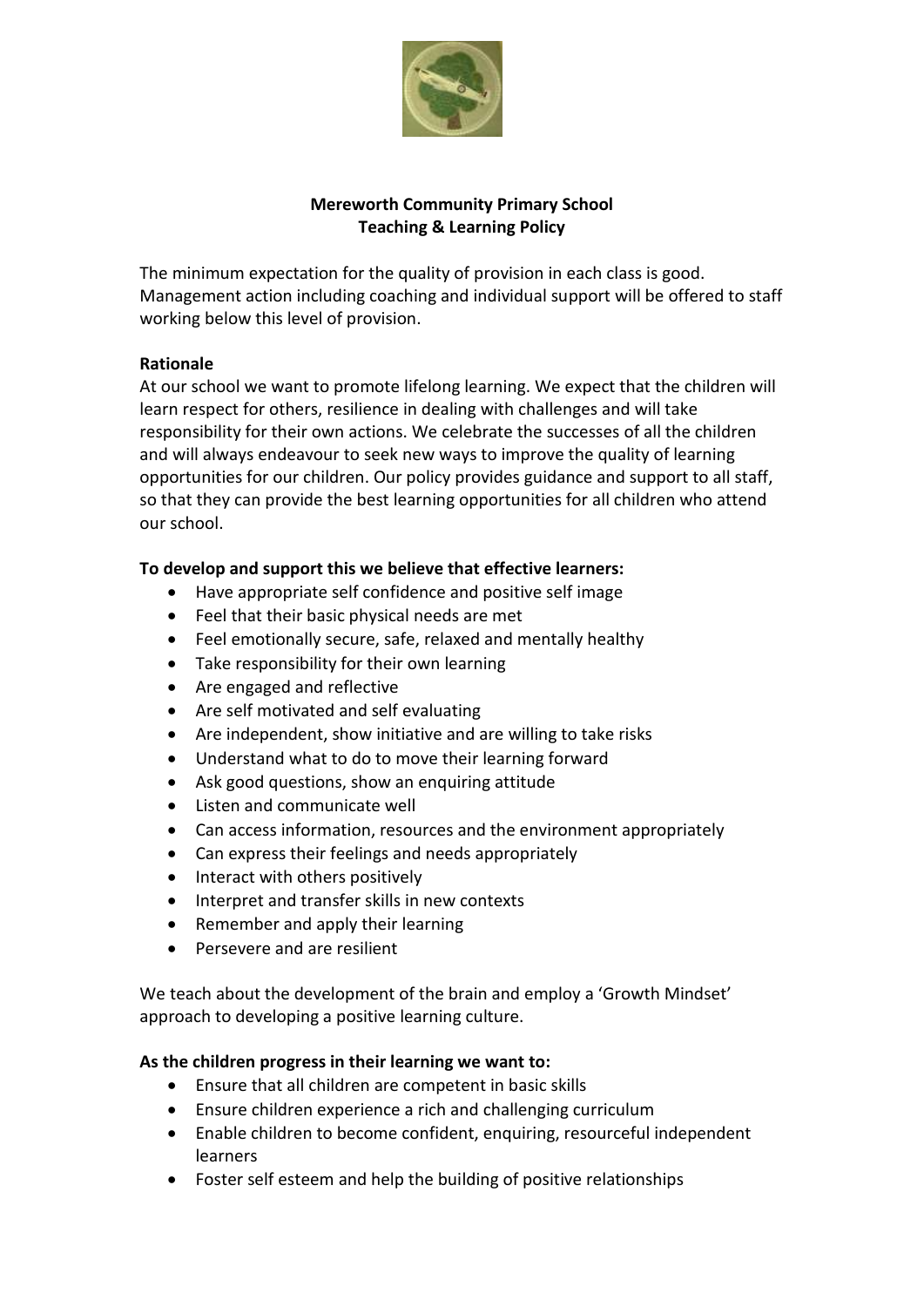- Enable children to become better thinkers so they can reason and solve problems creatively
- Develop self respect and encourage respect towards the ideas, attitudes, values and feelings of others
- Show respect for other cultures
- Enable children to understand community and feel valued as part of the community
- Help children grow into reliable, independent citizens, capable of making a positive contribution.

### **We believe that in an effective lesson:**

- Children feel secure and are able to experience a sense of achievement
- Children understand what they are learning and what success will look like  $$ the objectives and success criteria are shared where appropriate
- Everyone is included, and all needs are met provision is inclusive and lessons are differentiated to ensure all pupils can access learning
- All children learn and make good progress children achieve
- All children face an appropriate degree of challenge
- Children with AEN/SEND are well supported
- Activities are pitched to match children's skills, knowledge and understanding
- The pace promotes high performance and allows thinking time
- Activities are fit for purpose and carefully chosen to optimise learning
- Active learning is promoted through a variety of tasks
- Children have opportunities to improve and move forward
- Children have opportunities to be independent in their thinking, make choices and take risks
- Children are engaged and motivated
- Behaviour is good and inappropriate behaviour is dealt with effectively
- Adults and children have high expectations
- Misconceptions are dealt with and are used as a learning opportunity
- Resources are accessible, selected carefully, are appropriate and of high quality
- Teaching Assistants and other adults are deployed effectively during all lessons
- Children receive feedback enabling them to improve their performance and have opportunities for self-evaluation and reflection.

## **Teaching**

## **There will be:**

- Adult to pupil and pupil to pupil engagement
- Confirmation of progress
- Visible calmness for a productive working atmosphere (adult voices controlled / pupil talk relevant to task)
- Range of open questions using Blooms Taxonomy resources
- Positive responses from adults and children
- Visible signs that the behaviour policy is being followed consistently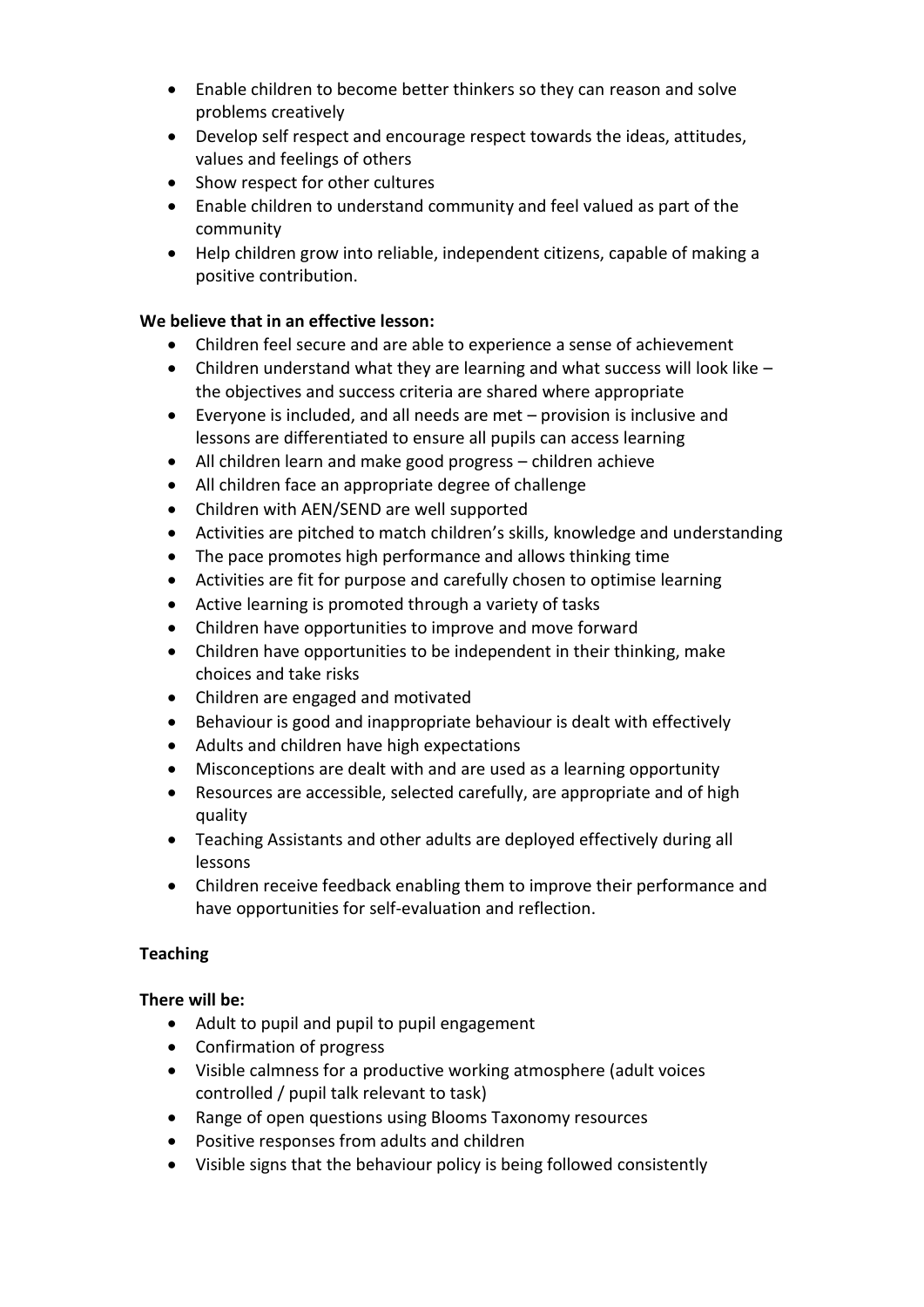- Focus on what and how the children are going to learn
- Reference to learning walls (English / Maths) and that these are used to enhance / support learning
- Children talking about / reflecting on their learning
- Children visibly enjoying their learning
- Strong teaching techniques including visual resources and manipulatives to maximise pupil involvement and engagement
- Regular target sessions/ fluency sessions to meet individual needs and gaps in learning
- Good quality tests will be used to support learning and teacher assessment, to inform next steps.

## **In the classroom**

The classroom should be welcoming and promote effective learning. We expect that all children will experience consistently high-quality learning environments. We expect that every aspect of the classroom should promote learning.

## **Every classroom will have:**

Class rules and behaviour sanctions and rewards displayed Examples of work expectations – "pupil's quality work" Class timetable displayed Reading / Book area Computer area with e-safety displayed There may also be areas for maths, art, creative play and writing. **There will also be:** Creative displays celebrating children's work Working walls – English and Maths reflecting current learning Alphabet, phonic displays, spelling rules etc (depending on class age) Number lines, number squares, maths resources for lessons Adequate labelled storage for resources with a variety of resources for children to access independently.

## **Classrooms should be clean, tidy and well organised.**

## **Reading corners**

- Promote calmness
- Are inviting
- Have seating
- Have storage and a display
- Have a range of graded quality books, magazines and newspapers
- Have a range of dictionaries and Thesaurus' (Years 2-6)

## **Writing areas may be used:**

- Range of paper, pens and pencils
- Post its
- Whiteboards
- Stationary
- Writing frames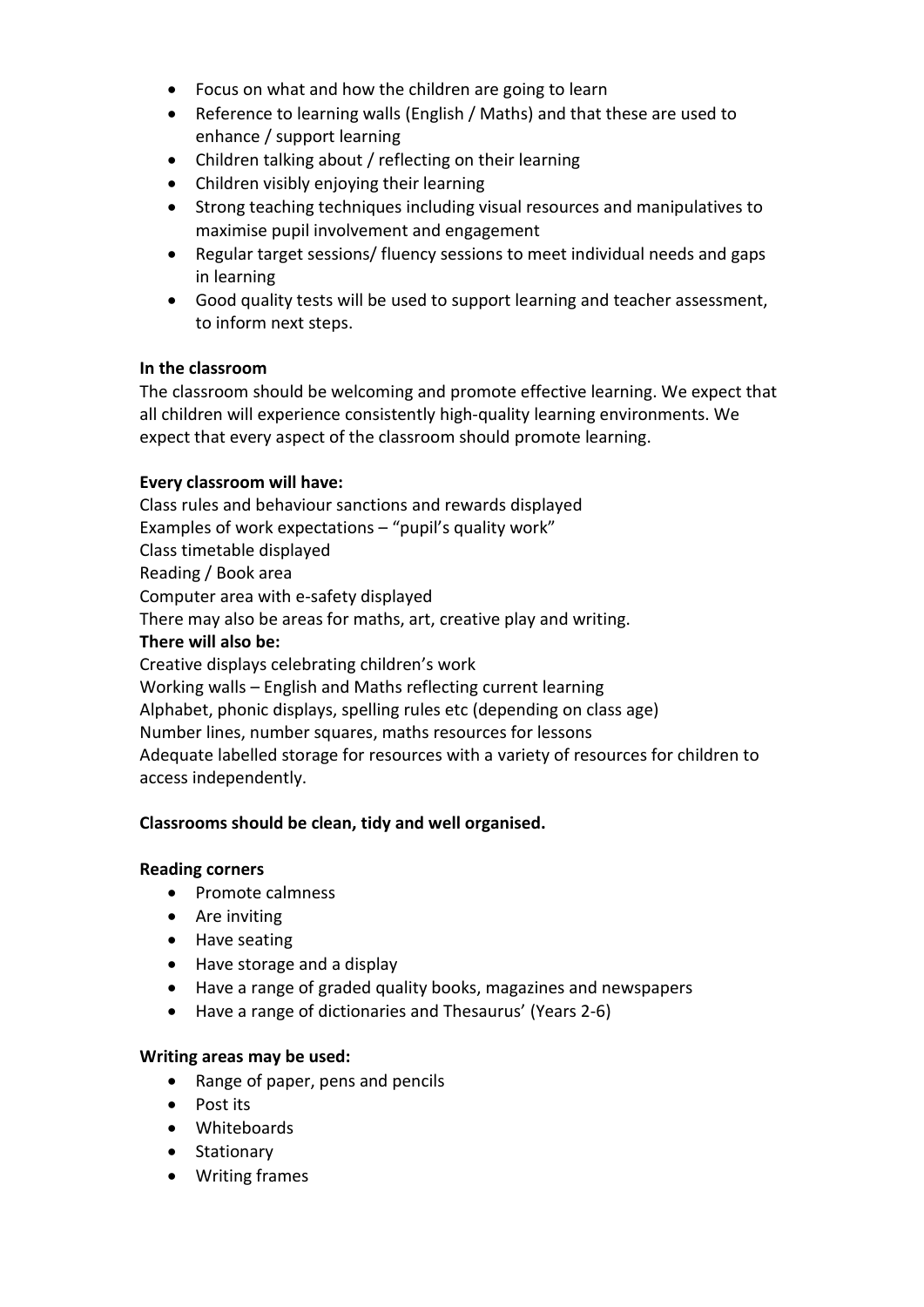#### **Maths areas**

- Age appropriate resources
- Labelled resources
- Maths vocabulary; symbols and written

#### **Role play / creative areas**

- Usually relate to class topic / books
- Include tape recorder /earphones / microphones

#### **Display – Please follow our school display policy which outlines expectations.**

- Children's work will be labelled with their name
- Displays may include captions, title and explanation
- Work is well presented and double mounted effectively
- Displays should change each term

#### **Outside the classroom**

- Corridors will be uncluttered of coats and bags
- Displays in public areas to change every big term Art themed.
- Boards in class to represent all curriculum areas and other extra curricular activities

#### **Hall**

- Should be tidy and safe for use
- Displays celebrate whole school values focus
- House points updated each week

#### **Playground**

- Should be clean, tidy, litter free and safe for use
- Areas and resources should allow different activities to take place weekly
- Activities are timetabled for fair access

#### **Children's work**

- Children's books and folders should be well presented and organised. Plastic covers are used to protect exercise books.
- Work should be trimmed to fit inside books. Limit use of worksheets at all times.
- Labelled with school logo stickers stating subject and pupil name.
- Children must not embellish / graffiti books
- All work will be dated (long for English, short for Maths)
- LO (and sometimes SC) written or stuck in as appropriate
- Pencil used for maths
- Pen used when children have achieved their pen licence (all year 6 to write in pen.

#### **Assessment and feedback**

See Marking and feedback policy for details of assessment and feedback.